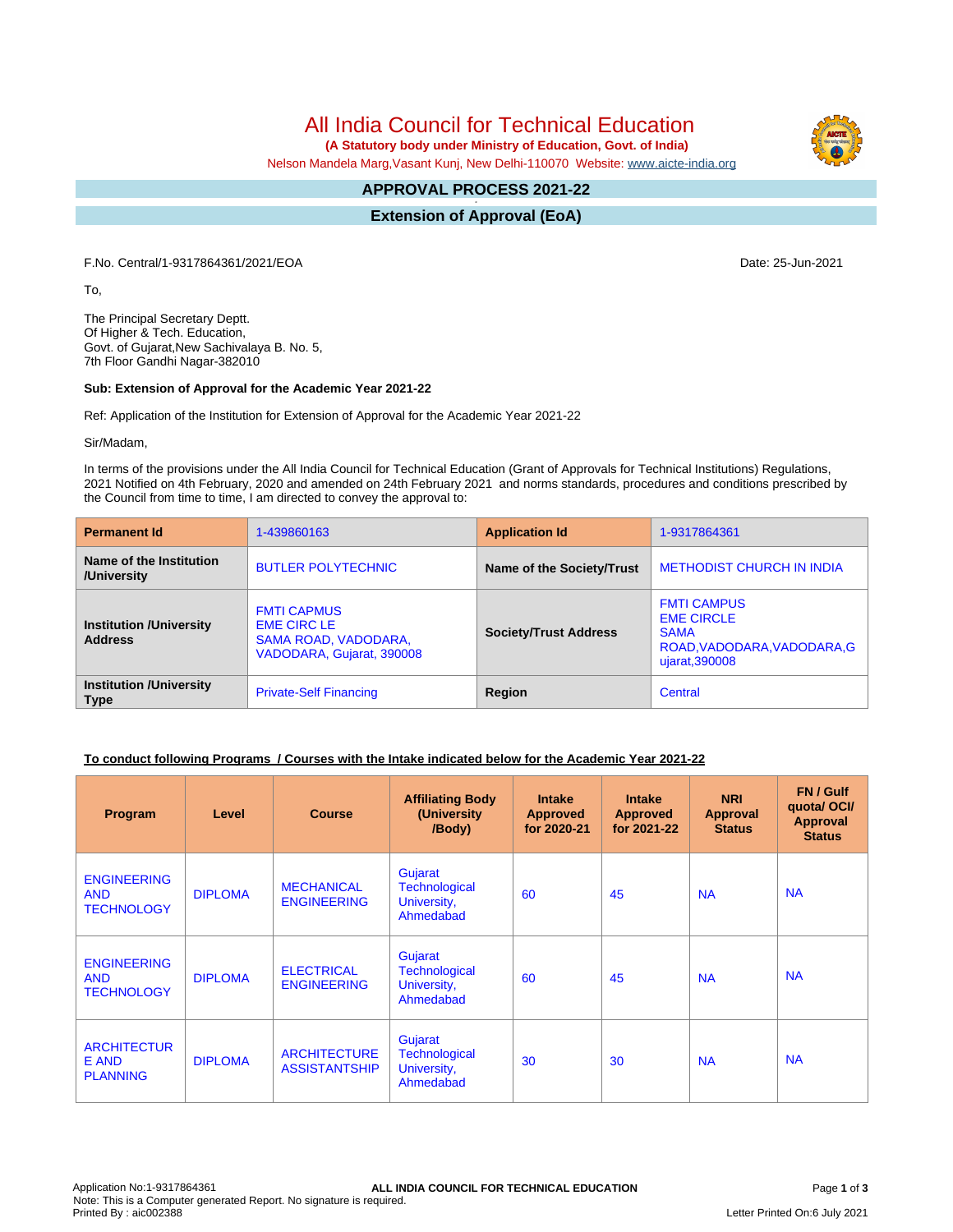### **It is mandatory to comply with all the essential requirements as given in APH 2021-22 (Appendix 6)**

## **Important Instructions**

- 1. The State Government/ UT/ Directorate of Technical Education/ Directorate of Medical Education shall ensure that 10% of reservation for Economically Weaker Section (EWS) as per the reservation policy for admission, operational from the Academic year 2019-20 is implemented without affecting the reservation percentages of SC/ ST/ OBC/ General. However, this would not be applicable in the case of Minority Institutions referred to the Clause (1) of Article 30 of Constitution of India. Such Institution shall be permitted to increase in annual permitted strength over a maximum period of two years.
- 2. The Institution offering courses earlier in the Regular Shift, First Shift, Second Shift/Part Time now amalgamated as total intake shall have to fulfil all facilities such as Infrastructure, Faculty and other requirements as per the norms specified in the Approval Process Handbook 2021-22 for the Total Approved Intake. Further, the Institutions Deemed to be Universities/ Institutions having Accreditation/ Autonomy status shall have to maintain the Faculty: Student ratio as specified in the Approval Process Handbook.
- 3. Strict compliance of Anti-Ragging Regulation, Establishment of Committee for SC/ ST, Establishment of Internal Complaint Committee (ICC), Establishment of Online Grievance Redressal Mechanism, Barrier Free Built Environment for disabled and elderly persons, Fire and Safety Certificate should be maintained as per the provisions made in Approval Process Handbook and AICTE Regulation notified from time to time.
- 4. In case of any differences in content in this Computer generated Extension of Approval Letter, the content/information as approved by the Executive Council / General Council as available on the record of AICTE shall be final and binding.

**Prof.Rajive Kumar Member Secretary, AICTE**

Copy \*\* to:

- **1. The Director of Technical Education\*\*, Gujarat**
- **2. The Principal / Director,** BUTLER POLYTECHNIC Fmti Capmus Eme Circ Le Sama Road, Vadodara, Vadodara, Gujarat,390008
- **3. The Secretary / Chairman,** FMTI CAMPUS EME CIRCLE SAMA ROAD VADODARA,VADODARA Gujarat,390008
- **4. The Regional Officer,** All India Council for Technical Education Airport Bypass Road, Gandhi Nagar, Bhopal – 462 036, Madhya Pradesh

#### **5. Guard File(AICTE)**